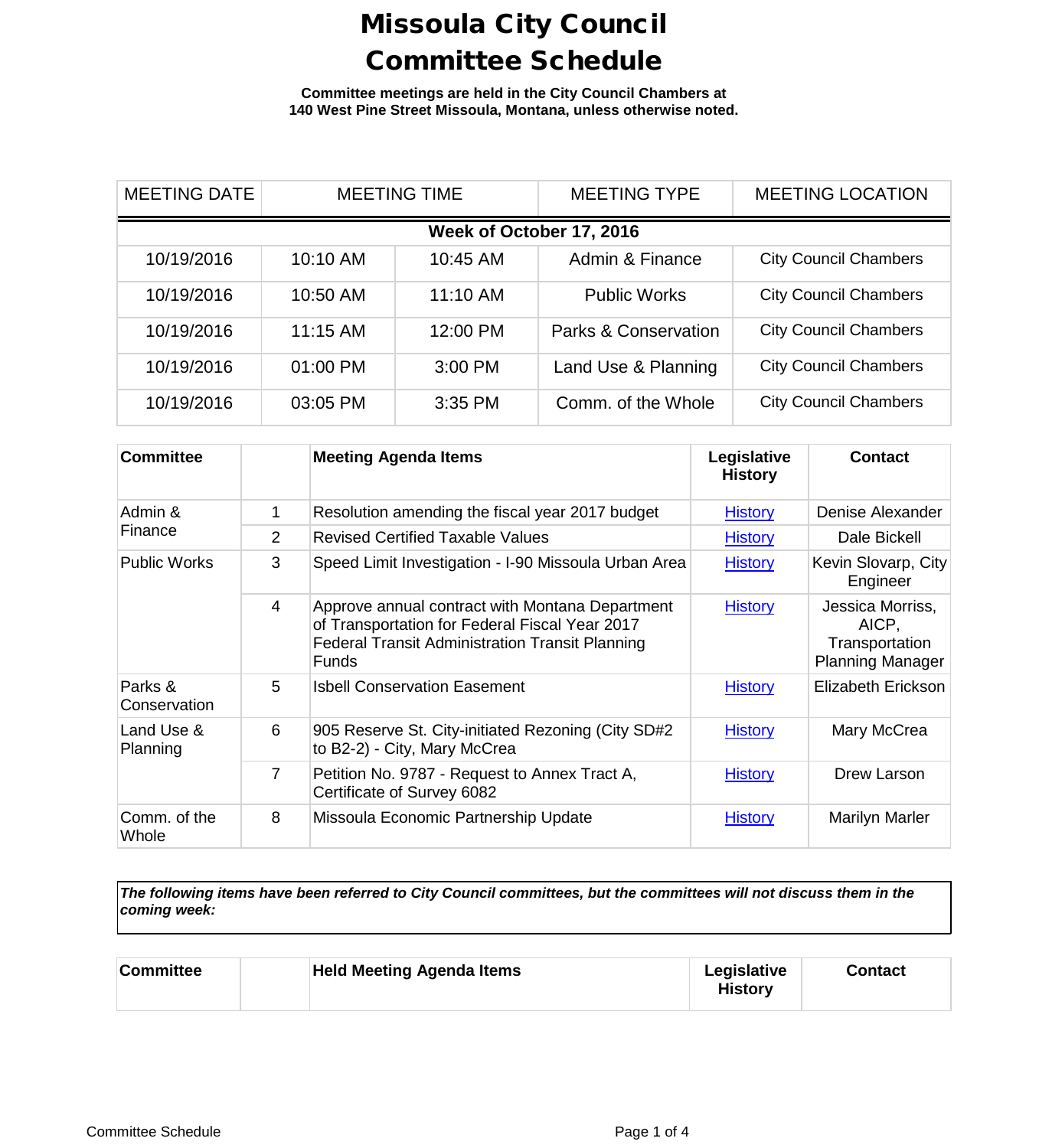**Committee meetings are held in the City Council Chambers at 140 West Pine Street Missoula, Montana, unless otherwise noted.**

| Admin &<br>Finance      | $\mathbf{1}$   | Review FY2017 - FY2021 Capital Improvement<br>Plan (Wastewater)                                                                                                                        | <b>History</b> | Leigh Griffing                                                                         |
|-------------------------|----------------|----------------------------------------------------------------------------------------------------------------------------------------------------------------------------------------|----------------|----------------------------------------------------------------------------------------|
|                         | $\overline{2}$ | Create and Fund a Paid Parental Leave Policy for<br>City of Missoula Employees                                                                                                         | <b>History</b> | Heidi West and<br><b>Emily Bentley</b>                                                 |
|                         | 3              | Discuss the creation of a new City administered<br>Property Tax Relief Fund for Individuals<br>disproportionately affected by City property tax<br>increases.                          | <b>History</b> | Julie Armstrong                                                                        |
|                         | 4              | Jail Diversion Master Plan update                                                                                                                                                      | <b>History</b> | <b>Emily Bentley</b>                                                                   |
| Parks &<br>Conservation | 5              | Urban Forest Management Plan Update                                                                                                                                                    | <b>History</b> | Chris Boza                                                                             |
| Comm. of the            | 6              | Mountain Water Acquisition Update                                                                                                                                                      | <b>History</b> | Bryan von Lossberg                                                                     |
| Whole                   | 7              | Missoula Parking Commission Presentation                                                                                                                                               | <b>History</b> | <b>Michelle Cares</b>                                                                  |
|                         | 8              | Missoula Downtown Master Plan implementation<br>committee update                                                                                                                       | <b>History</b> | Bryan von Lossberg                                                                     |
|                         | 9              | Missoula Chamber of Commerce Update                                                                                                                                                    | <b>History</b> | <b>Marilyn Marler</b>                                                                  |
|                         | 10             | Legislative Services assistance to City Council                                                                                                                                        | <b>History</b> | Marty Rehbein                                                                          |
|                         | 11             | Updates from Council representatives on the Health<br>Board, Community Forum, Transportation Policy<br>Coordinating Committee, other boards and<br>commissions as necessary. (Ongoing) | <b>History</b> | <b>Marilyn Marler</b>                                                                  |
|                         | 12             | <b>Broadband RFP</b>                                                                                                                                                                   | <b>History</b> | Bryan von Lossberg                                                                     |
|                         | 13             | Review membership in Alliance for Innovation                                                                                                                                           | <b>History</b> | Marty Rehbein, City<br><b>Clerk</b>                                                    |
|                         | 14             | <b>Hotel Fox Update Presentation</b>                                                                                                                                                   | <b>History</b> | Chris Behan                                                                            |
|                         | 15             | Joint meeting with the Board of County<br>Commissioners regarding Missoula County<br>Fairgrounds planning activities and development                                                   | <b>History</b> | John DiBari &<br><b>Marilyn Marler</b>                                                 |
| Land Use &<br>Planning  | 16             | Architectural Design Standards/Guidelines                                                                                                                                              | <b>History</b> | Laval Means,<br>Development<br><b>Services</b>                                         |
|                         | 17             | <b>MOR Housing Report</b>                                                                                                                                                              | <b>History</b> | <b>Emily Bentley</b>                                                                   |
|                         | 18             | Presentation on Missoula Mercantile Building/New<br>Mixed-Use Project                                                                                                                  | <b>History</b> | <b>Emily Bentley</b>                                                                   |
|                         | 19             | MCPB update to the LUP committee                                                                                                                                                       | <b>History</b> | John DiBari                                                                            |
|                         | 20             | Planning Division Work Plan                                                                                                                                                            | <b>History</b> | Laval Means,<br><b>Planning Division</b><br>Manager,<br>Development<br><b>Services</b> |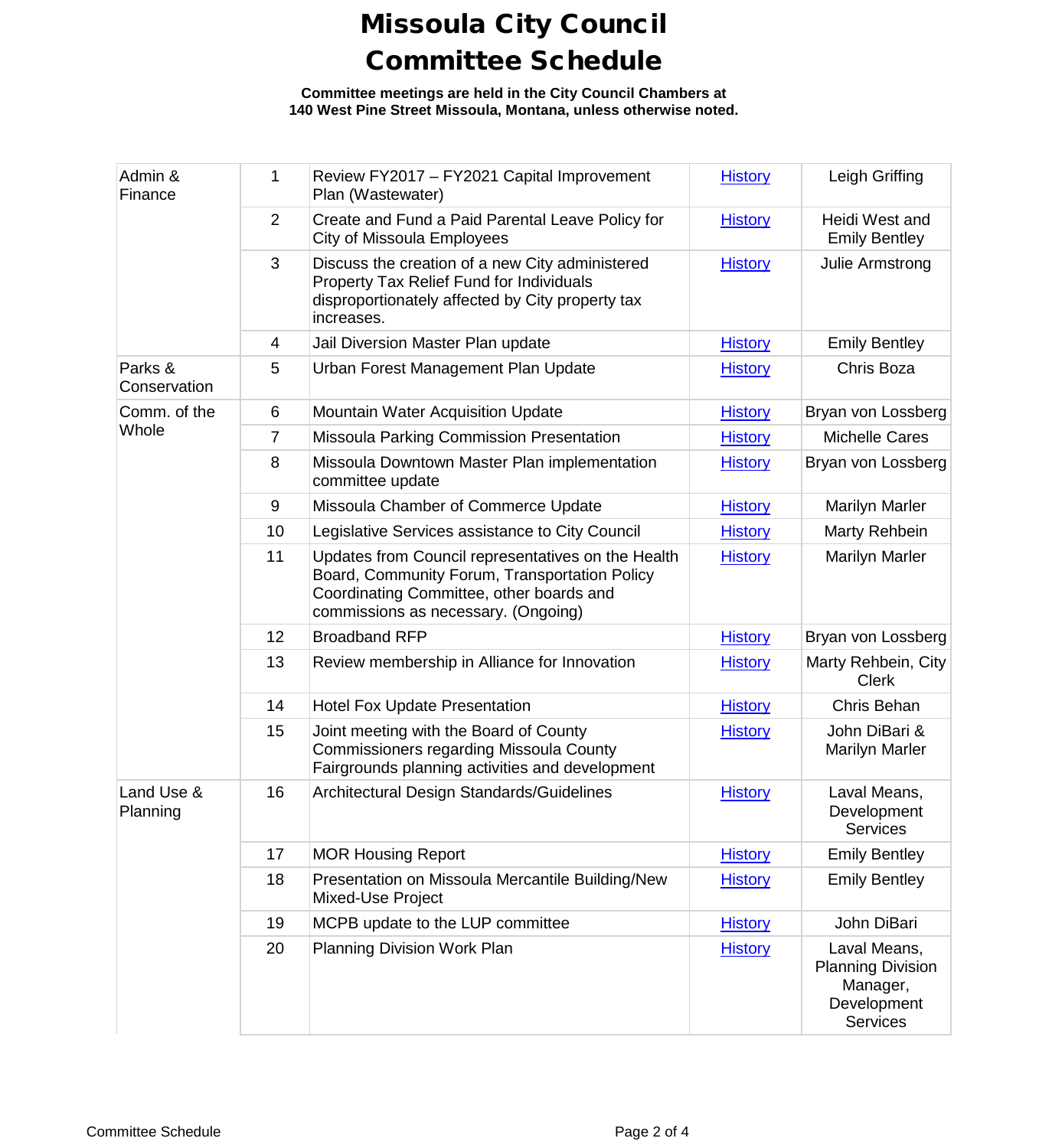**Committee meetings are held in the City Council Chambers at 140 West Pine Street Missoula, Montana, unless otherwise noted.**

|                         | 21 | Development Services LU&P Related Boards                                                                                                | <b>History</b> | <b>Michelle Cares</b>                                                 |
|-------------------------|----|-----------------------------------------------------------------------------------------------------------------------------------------|----------------|-----------------------------------------------------------------------|
|                         | 22 | Brooks Street Community Visioning with New<br><b>Mobility West</b>                                                                      | <b>History</b> | John DiBari and<br><b>Emily Bentley</b>                               |
|                         | 23 | Annexation, (see separate list at City Clerk's Office<br>for pending annexations) (Ongoing in committee)                                | <b>History</b> | Marty Rehbein                                                         |
|                         | 24 | Adopt broadband standards for the City of Missoula                                                                                      | <b>History</b> | Brian von Lossberg                                                    |
|                         | 25 | Adopt new floodplain ordinance                                                                                                          | <b>History</b> | <b>Wade Humphries</b>                                                 |
| Pub. Safety &<br>Health | 26 | Update from Missoula City-County Relationship<br><b>Violence Services</b>                                                               | <b>History</b> | Jon Wilkins                                                           |
|                         | 27 | <b>Amend City Smoking Ordinance</b>                                                                                                     | <b>History</b> | <b>Health Department</b>                                              |
|                         | 28 | Fire Department update.                                                                                                                 | <b>History</b> | Jason Diehl                                                           |
|                         | 29 | Health Department update.                                                                                                               | <b>History</b> | Ellen Leahy                                                           |
|                         | 30 | Missoula City/County Animal Control Update                                                                                              | <b>History</b> | Jeff Darrah                                                           |
|                         | 31 | Fire Department update.                                                                                                                 | <b>History</b> | Jason Diehl                                                           |
|                         | 32 | Safety aspects of management of the urban deer<br>population in the city of Missoula.                                                   | <b>History</b> | Jon Wilkins                                                           |
|                         | 33 | Crime Victim Advocate Office Update                                                                                                     | <b>History</b> | Jon Wilkins                                                           |
|                         | 34 | Police Department update.                                                                                                               | <b>History</b> | Mike Brady                                                            |
|                         | 35 | Missoula Aging Services, Initiatives and Services<br>Update - Susan Kohler                                                              | <b>History</b> | Jon Wilkins                                                           |
| <b>Public Works</b>     | 36 | Ordinance Creating the Water Utility, Adopting Rules<br>and Regulations and Adopting the Current Mountain<br><b>Water Fee Structure</b> | <b>History</b> | John Wilson,<br>Director of Public<br><b>Works</b>                    |
|                         | 37 | <b>Federal and State Stormwater Regulations</b>                                                                                         | <b>History</b> | John Wilson                                                           |
|                         | 38 | Update to Ordinance 12.22 Parking Facility<br>Maintenance                                                                               | <b>History</b> | Doug Harby                                                            |
|                         | 39 | Possible Transportation Impact Fees from School<br>Projects                                                                             | <b>History</b> | <b>Marilyn Marler</b>                                                 |
|                         | 40 | Discuss Missoula County Local Option Fuel Tax                                                                                           | <b>History</b> | Jessica Morris,<br>AICP,<br>Transportation<br><b>Planning Manager</b> |
|                         | 41 | Update Parking Facility ordinance relating to the<br>Americans With Disabilities Act.                                                   | <b>History</b> | <b>Michelle Cares</b>                                                 |
|                         | 42 | Joint Trenching Agreement between utilities and City<br>of Missoula                                                                     | <b>History</b> | Bryan von Lossberg                                                    |
|                         | 43 | Sidewalk dining discussion Thomas Meagher Bar<br>located at 130 West Pine (The request for an                                           | <b>History</b> | <b>Marilyn Marler</b>                                                 |
|                         |    |                                                                                                                                         |                |                                                                       |